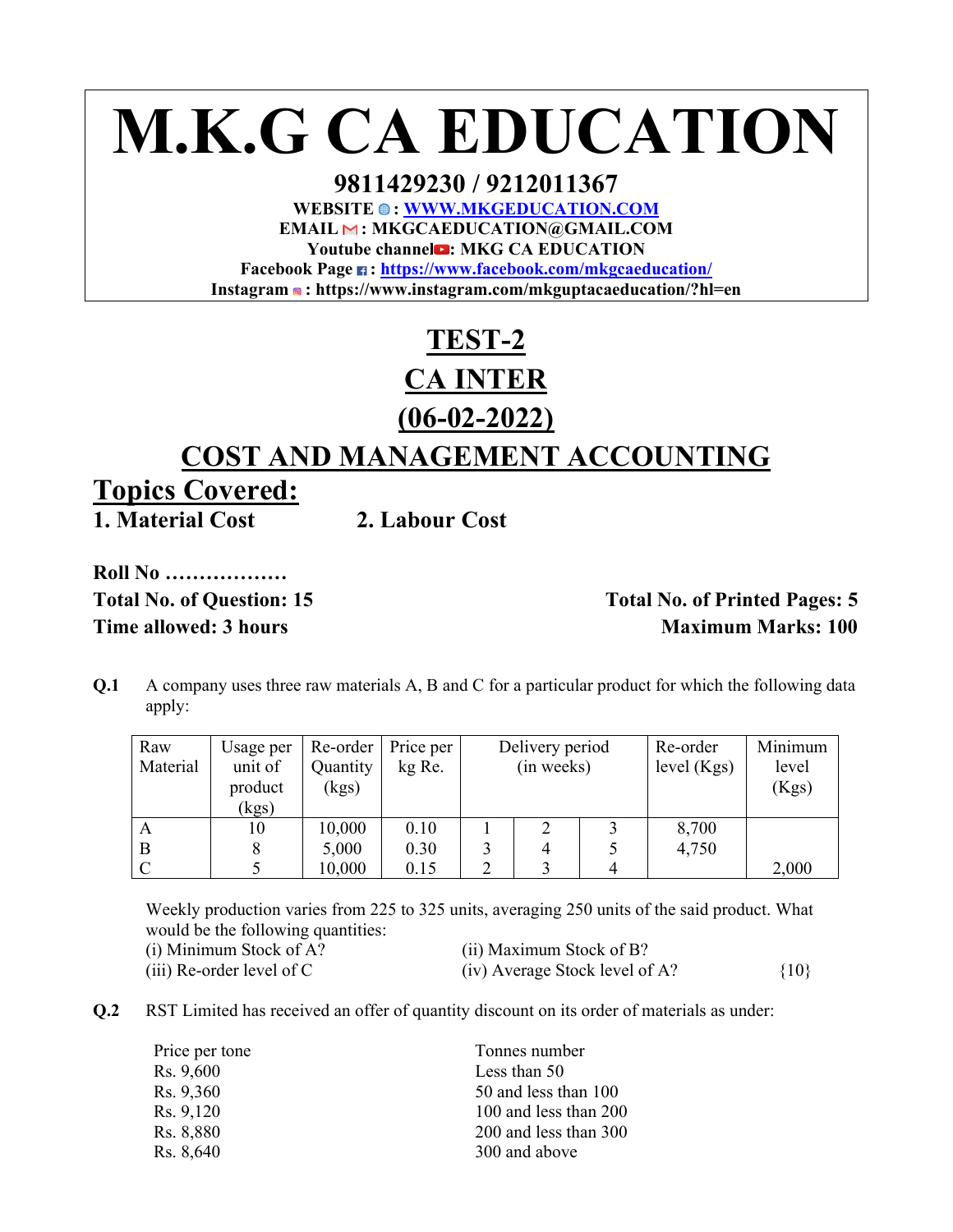The annual requirement for the material is 600 tonnes. The ordering cost per order is Rs.12,500 and the stock holding cost is estimated at 25% of the material cost per annum. *Required*:

- (i) Compute the most economical purchase level.
- (ii) Compute EOQ if there are no quantity discounts and the price per tonne is Rs. 10,500.  ${6+2}$
- **Q.3** G Ltd. produces a product which has a monthly demand of 4,000 units. The product requires a component X which is purchased at Rs.40. For every finished product, two units of component X is required. The ordering cost is Rs. 120 per order and the holding cost is 20% p.a. **You are required to calculate:**
- Economic order quantity.  ${3+3}$
- If the minimum lot size to be supplied is 20,000 units, what is the extra cost the company has to incur?
- **Q.4** P Limited, manufacturer of a special product, follows the policy of EOQ (Economics Order Quantity) for one of its components. The components details are as follows:

| Purchase Price Per Component                   | Rs. 200               |
|------------------------------------------------|-----------------------|
| Cost of an order                               | 100                   |
| Annual Cost of Carrying one Unit in Inventory  | 10% of Purchase Price |
| Total Cost of Inventory and Ordering Per Annum | Rs.4.000              |

The company has been offered a discount of 5% on the price of the component provided the lot size is 2,000 components at a time. **You are required to:** 

• Compute the EOQ.

• Advise whether the quantity discount offer can be accepted. (Assume that the inventory carrying cost does not vary according to the discount policy)

- Would your advice differ if the company is offered 10% discount on a single order?  $\{3+2+2\}$
- **Q.5** A manufacturer of Surat purchased three Chemicals A, B and C from Bombay. The invoice gave the following information:

| Chemical A      | 3,000 kg. @ Rs.4.20 per kg.  | Rs.12,60 |
|-----------------|------------------------------|----------|
| Chemical B      | 5,000 kg. @ Rs. 3.80 per kg. |          |
| Chemical C      | 2,000 kg. @ Rs. 4.75 per kg. | 19,000   |
| Sales Tax       |                              | 9,500    |
|                 |                              | 2,466    |
| Railway Freight |                              | 2,000    |
|                 | <b>Total Cost</b>            | 45,566   |

A shortage of 200 kg. in Chemical A, of 180 kg. in Chemical B and of 150 kg. in Chemical C was noticed due to breakages. At Surat, the manufacturer paid Octroi Duty  $(a)$  Re.1.50 per kg. He also paid cartage Rs.252 for Chemical A, Rs. 635 for Chemical B and Rs 352 for Chemical C. *Calculate* the stock rate that you would suggest for pricing issue of chemicals assuming a provision of 8% towards further deterioration.  $\{6\}$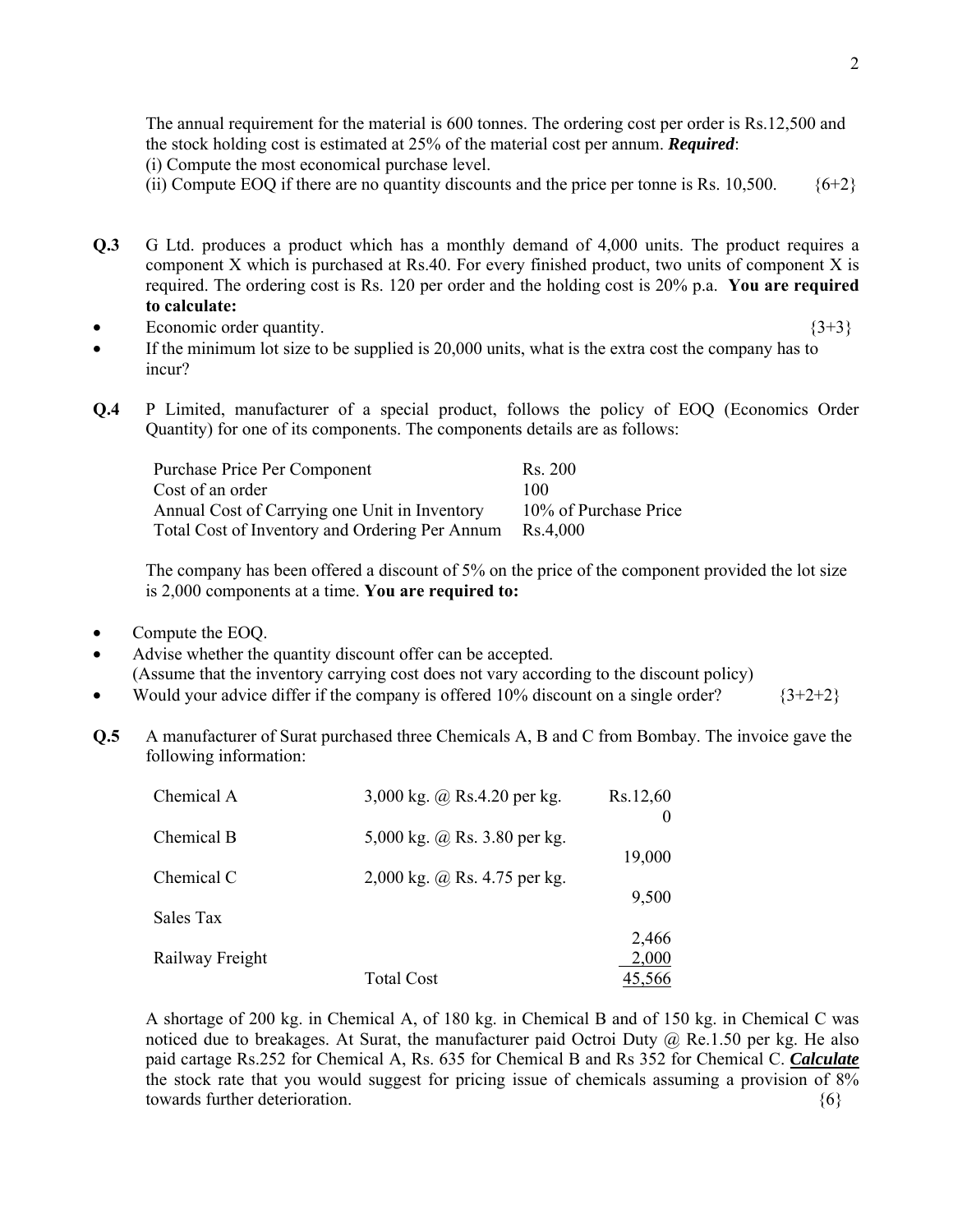- **Q.6** The annual demand for a product is ₹38,400 and inventory carrying cost per unit per annum is 25% of the average inventory cost. If the cost of procurement is ₹ 75, the unit cost is ₹ 6. *Determine*-
	- (i) Economic order quantity (EOQ);
	- (ii) Number of orders per annum; and
	- (iii) Time between two consecutive orders.

 ${3+1+1}$ 

**Q.7** Oil India is a bulk distributor of high octane petrol. A periodic inventory of petrol on hand is taken when books are closed at the end of each month. The following summary of information is available for the month.

| Sales                                                     | ₹60,45,000 |
|-----------------------------------------------------------|------------|
| General administration cost                               | ₹275,000   |
| Opening stock: 1,00,000 litres $@$ ₹35 per litre          | ₹35,00,000 |
| Purchases (including freight inward)                      |            |
| June 1 2,00,000 litres @ $\overline{\xi}$ 28.85 per litre |            |
| June 25 1,00,000 litres @ ₹34.03 per litre                |            |
| June 30 Closing stock 1,40,000 litres.                    |            |

*Compute* the following data by the FIFO, Weighted Average Method and LIFO method of inventory costing:

- (a) Value of inventory on June 30.
- (b) Amount of cost of goods sold for June.
- (c) Profit or loss for June.  ${3+2+2}$

**Q.8** IPL Limited uses a small casting in one of the finished products. The castings are purchased from a foundry. JPL Limited purchases 43,200 castings per year at a cost of ₹900 per casting. The castings are used evenly throughout the year in the production process on a  $360 - day - per$ year basis. The company estimates that it costs ₹8,000 to place a single purchase order and about

₹350 to carry one casting in inventory for a year. The high carrying costs result from the need to keep the castings in carefully controlled temperature and humidity conditions, and from the high cost of insurance.

 Delivery from the foundry generally takes 5 days, but it can take as much as 10 days. The days of delivery time and percentage of their occurrence are shown in the following tabulation:

| <b>Delivery time</b> (days)     |  |  |  |
|---------------------------------|--|--|--|
| <b>Percentage of occurrence</b> |  |  |  |

#### *Required:*

(i) Compute the economic order quantity (EOQ).

 (ii) Assuming the company is willing to assume a 25% risk of being out of stock. What would be the safety stock? The re-order point?

 (iii) Assume the company is willing to assume a 10% risk of being out of stock. What would be the safety stock: The re- order point?

 (iv) Assume 10% stock–out risk. What would be the total cost of ordering and carrying inventory for one year?  $\{8\}$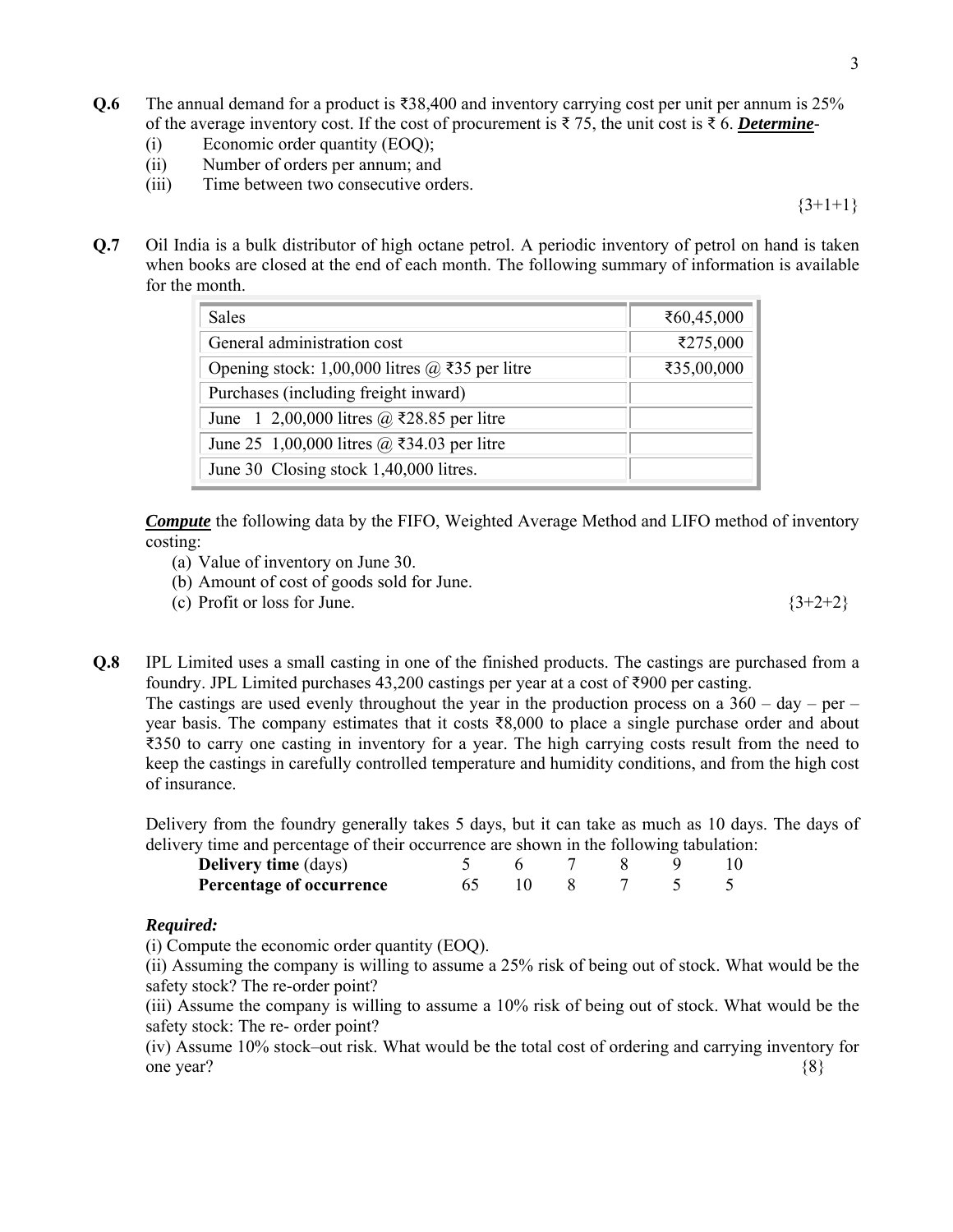**Q.9** The Stock Control Policy of a company is that, each stock is ordered twice a year. The quantum of each order being one-half of the year's forecast demand.

The materials manager, however, wishes to introduce a policy in which for each item of stock, reorder levels and EOQ is calculated.

| The one of the health zx, the following information is available. |                            |  |  |  |
|-------------------------------------------------------------------|----------------------------|--|--|--|
| Forecast annual demand                                            | $3,600$ units              |  |  |  |
| Cost/unit                                                         | ₹ 100                      |  |  |  |
| Cost of placing an order                                          | ₹40                        |  |  |  |
| Stock holding cost                                                | 20% of average stock value |  |  |  |
| Lead time                                                         | 1 month                    |  |  |  |

For one of the items  $X$ , the following information is available:

It is estimated by the materials manager that for item X, a buffer stock of additional 100 units should be provided to cover fluctuations in demand.

If the new policy is adopted, calculate for stock item X.

- 1) The reorder level & EOQ that should be set by the material manager:
- 2) The anticipated reduction in the value of the average stock investment.
- 3) The anticipated reduction in total inventory costs in the first and subsequent years. {9}
- **Q.10** The annual demand for an item of raw material is 4,000 units and the purchase price is expected to be ₹90 per unit. The incremental cost of processing an order is ₹135 and the cost of storage is estimated to be ₹12 per unit. What is the optimal order quantity and total relevant cost of this order quantity?

Suppose that ₹135 as estimated to be the incremental cost of processing an order is incorrect and should have been ₹ 80. All other estimates are correct. What is the difference in cost on account of this error?

Assume at the commencement of the period that a supplier offers 4,000 units at a price of ₹86. The materials will be delivered immediately and placed in the stores. Assume that the incremental cost of placing the order is zero and original estimated of  $\bar{\xi}$ 135 placing an order for the economic batch is correct. **Should** the order be accepted?  $\{9\}$ 

**Q.11** In a factory, Ram and Sham produce the same product using the same input of same material and at the same normal wage rate.

Bonus is paid to both of them in the form of normal time wage rate adjusted by the proportion which time saved bears to the standard time for the completion of the product. The time allotted to the product is fifty hours. Ram takes thirty hours and Sham takes forty hours to produce the product. The Factory Cost of the product for Ram is ₹3,100 and for Sham ₹3,280. The Factory Overhead Rate is ₹12 per man-hour.

*Calculate* (i) Normal Wage Rate; (ii) Cost of material used for the product and (iii) the input of material if the unit material cost is  $\overline{\xi}$  16.

**Q.12** The management of Sunshine Ltd wants to have an idea of the profit lost/foregone as a result of labour turnover last year.

Last year sales accounted to ₹ 66,00,000 and the P/V ratio was 20%. The total number of actual hours worked by the direct labour force was 3.45 lakhs. As a result of the delays by the Personnel Department in filling vacancies due to labour turnover, 75,000 potentially productive hours were lost. The actual direct labour hours included 30,000 hours attributable to training new recruits, out of which half of the hours were unproductive. The costs incurred consequent on labour turnover revealed on analysis the following: